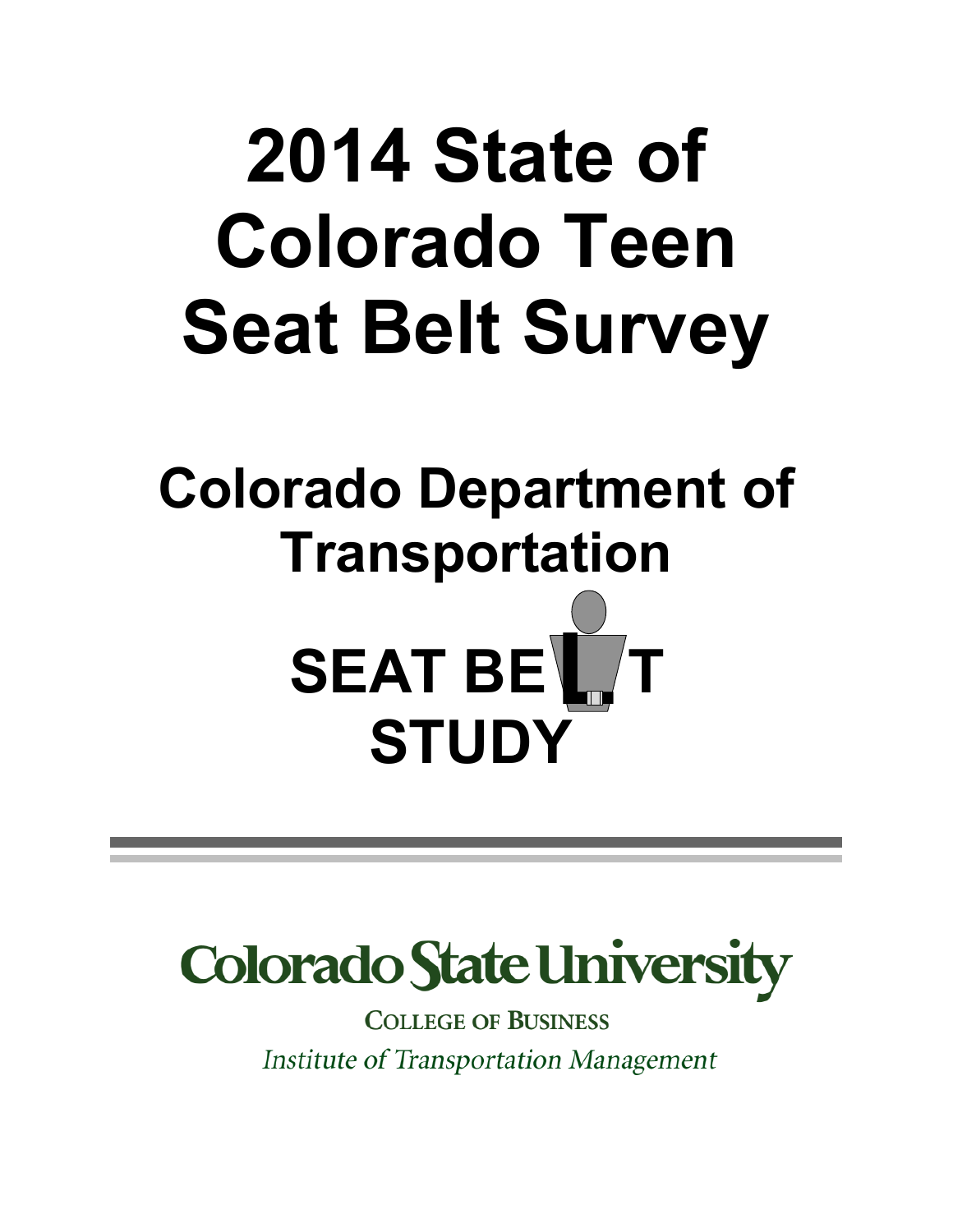### **EXECUTIVE SUMMARY**

The annual seat belt usage assessment of teen drivers and teen front seat outboard passengers of non-commercial vehicles was conducted in the State of Colorado by the Institute of Transportation Management (ITM) from April 21 through May 2, 2014. The study was sponsored by the Colorado Department of Transportation, Office of Transportation Safety, Occupant Protection Program and involved observations at 200 sites in 18 counties across the State of Colorado. Specifically, teen drivers and teen front seat outboard passengers were observed for seat belt usage within cars, vans, sport utility vehicles (SUVs), and light trucks normally used for personal transportation. Commercial vehicles were excluded from this survey.

Observational data were entered into an SAS system database for computation and review. Although there was a slight drop in usage from 2013 (down from 84.8%), the 84.2% estimate is statistically the same and is higher than the usage estimate of the more comprehensive 2013 statewide study (82.1%).

The survey data and subsequent analyses yielded the following results for seat belt usage among teen drivers and front seat outboard passengers for specific vehicle types in the State of Colorado:

| <b>Cars:</b> | 83.7% |
|--------------|-------|
| Vans:        | 85.3% |
| <b>SUVs:</b> | 87.5% |
| Trucks:      | 74.7% |

**Overall Estimated Usage Rate 84.2%**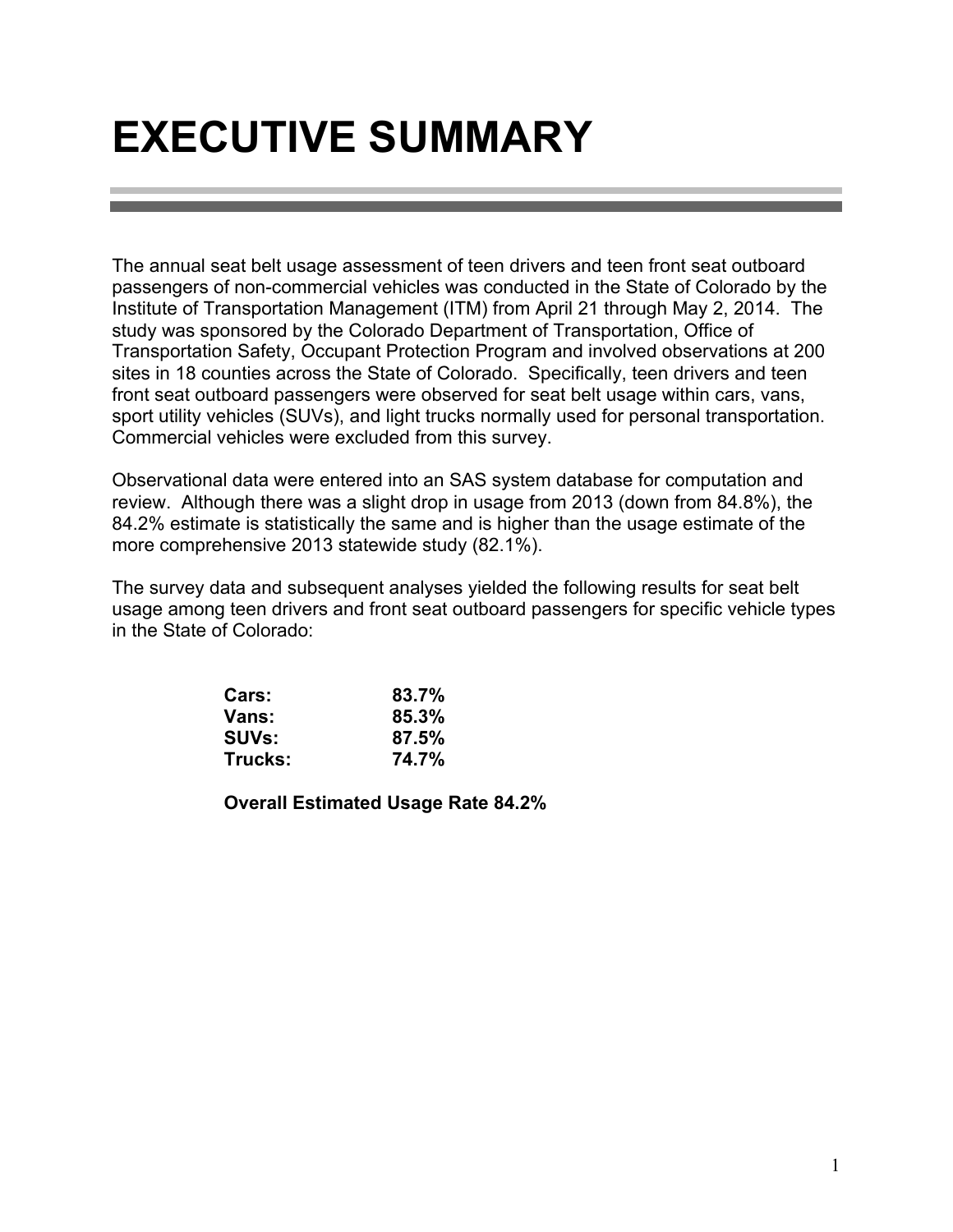## **ADMINISTRATIVE EVALUATION**

Dr. G.J. Francis served as Principal Investigator, Burt Deines as Project Coordinator, and Felicia Zamora as Field Administrator. Observers were trained in how to properly conduct the field observations and collect data during an all day session held at the Colorado State Highway Patrol Headquarters in Golden. The need for consistency and accuracy in the process of data collection was emphasized in the training and presurvey phase of the study.

Seat belt usage data were collected from 200 separate sites on the weekdays from April 21 through May 2, 2014.

Retired Colorado State Highway Patrol Officers comprised the core of the observers who collected data. Because of the experience and expertise of the retired Highway Patrol Officers with safety procedures and their familiarity with interstate highways, state highways, local, and county roads, many potential location and safety problems were minimized or eliminated, and the validity of the results of the survey were strengthened.

James zumBrunnen of the Franklin A. Graybill Statistical Laboratory in the College of Natural Sciences at Colorado State University performed the statistical analyses, which gave the analyses independence from the survey process.

With the analyses of the data and the submission of this report, all project tasks and requirements were met within the time constraints and financial parameters of the contract.

#### **Objectives of the Study**

The primary objectives of the study were to:

- Conduct a seat belt usage survey within the State of Colorado to estimate the seat belt usage of teen drivers and teen outboard passengers in cars, vans, SUVs, and light trucks.
- Design a sampling procedure that would allow the optimal selection of survey sites and be statistically representative of State usage figures.
- Design a methodology that would minimize sampling error and variability.
- Complete the study within budget with a final report filed on or before July 1, 2014.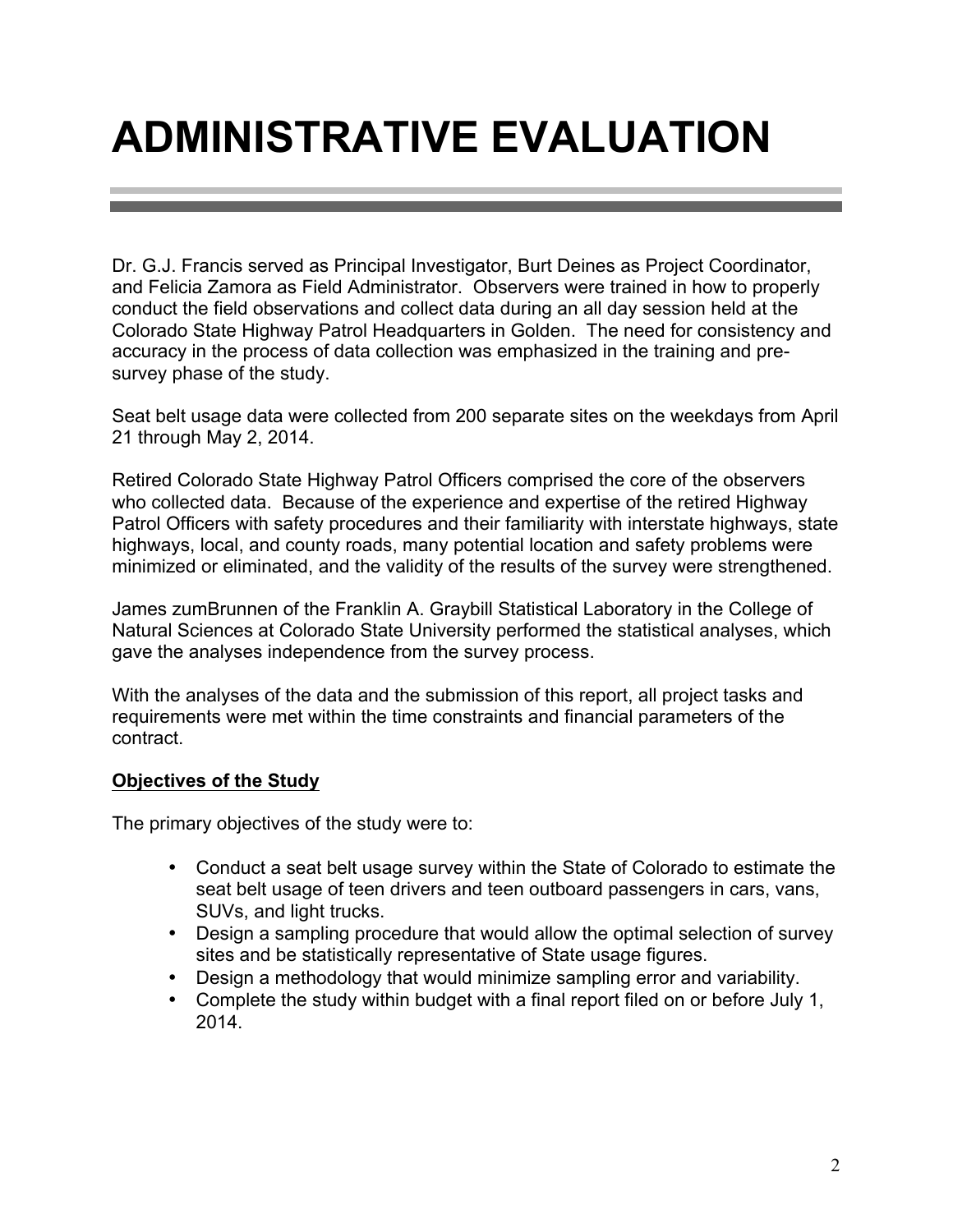### **SURVEY DESIGN**

The sampling design for the study is a statewide, multistage probability-based sample of possible observation sites. The following steps were taken to determine the sites where observations were to be conducted:

- 1. Selection of strata
- 2. Determination of sample clusters
- 3. Selection of observation sites

For this survey, eight strata were determined; each stratum represents a unique geographic and sociological segmentation of the State. Within each stratum, clusters, based on the identification of average vehicle miles and population, were determined. These clusters are represented by counties within the strata. Finally, the selection of high schools, community colleges, state colleges, and universities within the selected counties was made. Exact sites for observation and data collection were then determined for each school with observation points near ingress and egress roads that had public access. While these sites were not on school property, the direct proximity to the schools allowed for the highest concentration of individuals in the age group being studied and thus minimized observational error.

For the purposes of this survey, an observation site was defined as a specific road intersection or parking lot entrance/exit where observations take place. Observations were conducted at each site for 40 minutes once per week over the two-week time period. Thus, each site was observed twice for data collection.

The 2014 survey of teens was designed to meet the following criteria:

- 1. Samples were probability-based on population and vehicle miles so that estimates are therefore representative of seat belt usage for the State's teen drivers and teen outboard front seat passenger population.
- 2. The sample data were collected through direct observation of seat belt usage on selected roadways and the ingress/egress of parking lots close to high schools and colleges by qualified and trained observers. Observation times were assigned for 40 minutes of every hour scheduled.
- 3. The population of interest was teen drivers and teen outboard front seat passenger of cars, vans, SUVs, and non-commercial light trucks.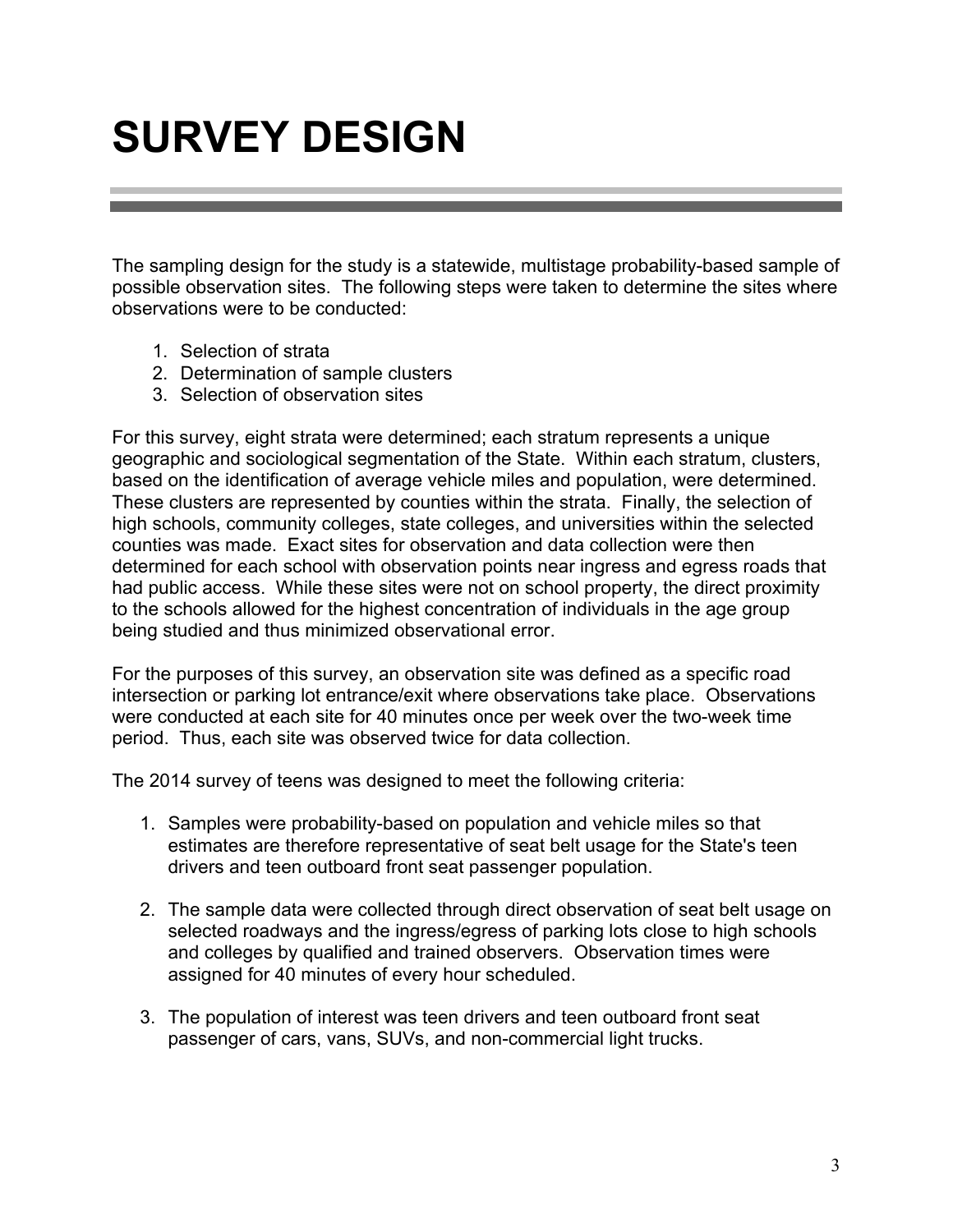- 4. Observations were conducted in daylight hours on weekdays from April 21 through May 2, 2014.
- 5. Observational data were recorded on counting sheets and then transcribed to create a digital record. The digital record served as input into SAS programs for data reduction.

#### **Determination of Sample Size**

Sample size determination was, in large measure, governed by time constraints and the precision requirements of the study (the coefficient of variation: standard error divided by the parameter estimate  $\le$  = 5%). The decision as to how many sites to select and assign for observation during the observation period required finding a balance among issues of statistical reliability, observer productivity, and site feasibility.

Statistical theory, which considers correlations and the need for independent observation, would suggest that the study assign as many observation sites as possible. However, there is also a practical need to select sites for study that will not require inordinate amounts of time traveling from site to site. In addition, selected sites must provide access to the targeted population of teen drivers. Sites near high schools, community colleges, and college and university dorms were therefore given priority.

#### **Estimation**

The basic estimate derived from this study is for seat belt usage of teen drivers and teen outboard front seat passengers in cars, vans, sport utility vehicles (SUVs), and pickup trucks.

The seat belt usage rate for Colorado for this survey was determined by using a survey sampling methodology to obtain information about a large population of Colorado vehicle drivers and outboard front seat passengers by selecting and measuring a sample of that population. The fundamental basis for the analyses of the data from the survey lies in the concept of cluster analysis. Group or "cluster" members share certain properties in common, such as age, and the resultant classification should provide insight into seat belt usage among teens in the State of Colorado.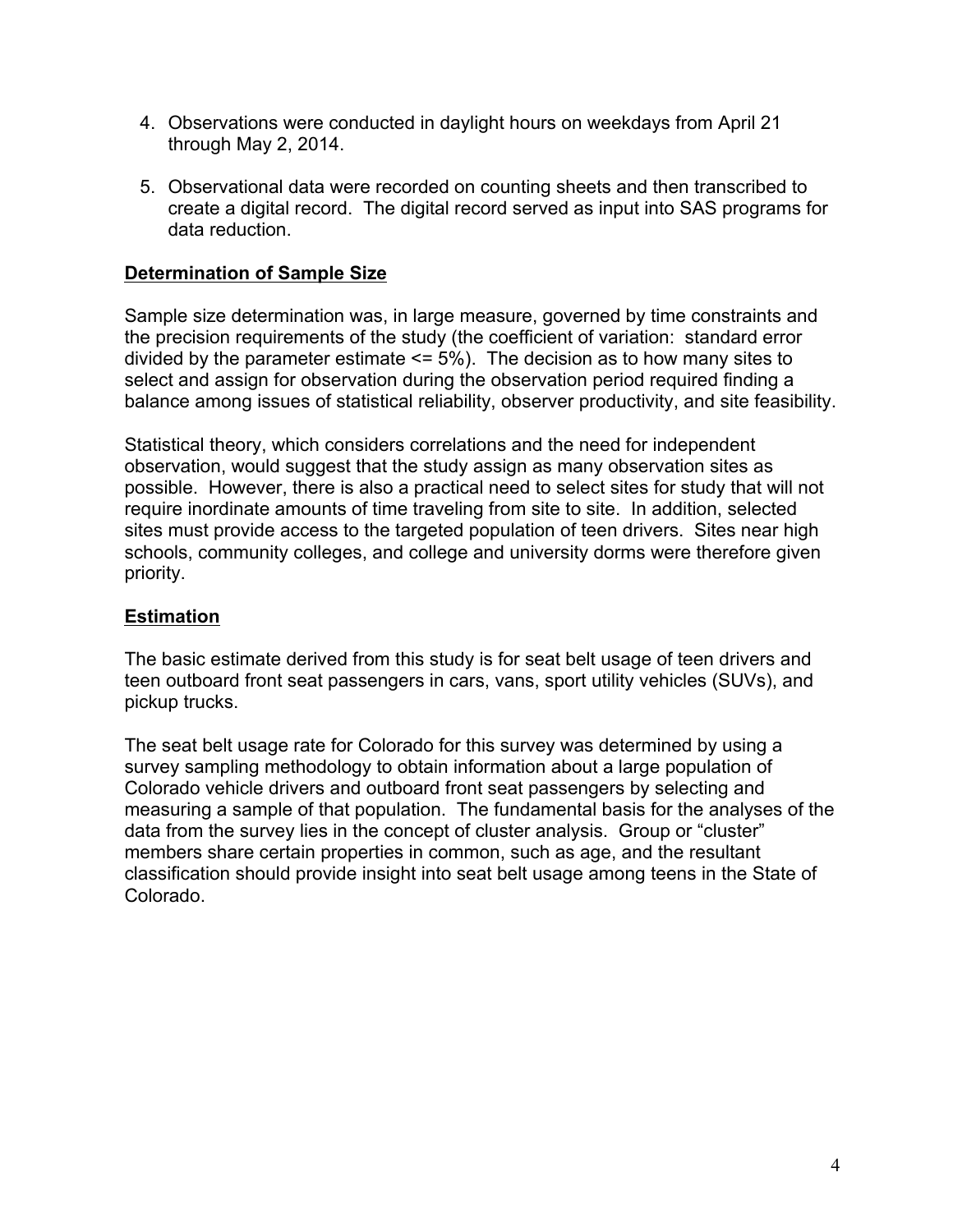## **SURVEY METHODOLOGY**

The PROC SURVEYREG procedure of SAS was used to perform statistical analyses of the survey data. This analytical procedure takes into account the design used to select the sample to be analyzed. The sample design is a complex design which incorporates clustering and unequal weighting of the clusters. The survey design includes eight strata, three each in the Western Slope and Front Range and two in the Eastern Plains. These strata were based on population and vehicle miles traveled. Next, the county clusters from each stratum were determined along with the county cluster weighting. Specific observation sites within the county clusters were selected as the final step.

The SURVEYREG procedure fits linear models for survey data and computes regression coefficients and the variance-covariance matrix. The procedure also provides significance tests for the regression model effects and for any specified estimable linear functions of the model parameters.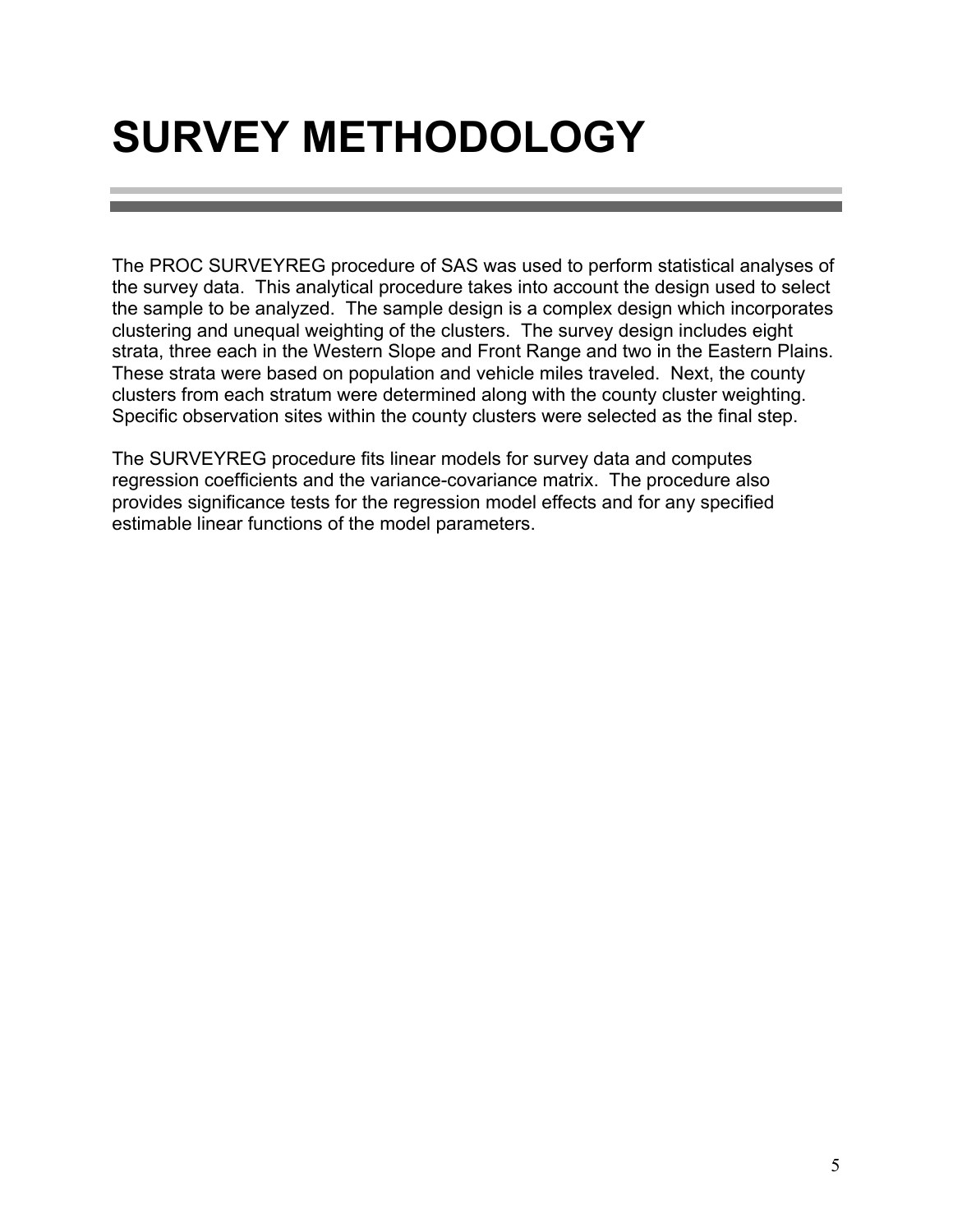### **SURVEY RESULTS**

The 2014 Colorado Teen Seat Belt Usage Survey of the State of Colorado was conducted at 200 sites as a multistage, stratified random sample. The design for the survey was developed in compliance with the National Highway Traffic Safety Administration's Guidelines for State Observational Surveys of Safety Belt and Motorcycle Helmet Use (Docket No. 92-12, Notice No. 02) and Uniform Criteria for State Observational Surveys of Seat Belt Use (23 CFR 1340; Docket NHTSA-98-4280). Driver and outboard front seat passenger seat belt usage data were collected once per week on weekdays from the 200 sites during a two-week period from April 21 through May 2, 2014.

There were 37,567 vehicle observations in the 18 counties surveyed. The data were recorded, tabulated, and analyzed with assistance from the Franklin A. Graybill Statistical Laboratory of the College of Natural Sciences. As shown in Table 3, the statewide point estimate of the overall seat belt usage rate for the 2014 Colorado Teen Seat Belt Usage Survey was 84.2%. Because of possible sampling variability and a number of uncontrolled sampling errors that may have entered into the observational survey, a 95% Confidence Interval was constructed on either side of the point estimated seat belt usage rate giving a range of 78.5% to 89.9%.

Estimates of seat belt usage for teen drivers and outboard front seat passengers by type of vehicle (cars, vans, SUVs and trucks) are shown in Tables 1, 2, and 3 for the years 2012, 2013, and 2014, respectively.

| Vehicle Type           | <b>Usage Observed</b> |
|------------------------|-----------------------|
| Car                    | 83.3%                 |
| Van                    | 80.8%                 |
| <b>SUV</b>             | 85.6%                 |
| <b>Truck</b>           | 71.3%                 |
| <b>Overall Average</b> | 82.7%                 |

Table 1: 2012 Statewide Seat Belt Usages by Vehicle Type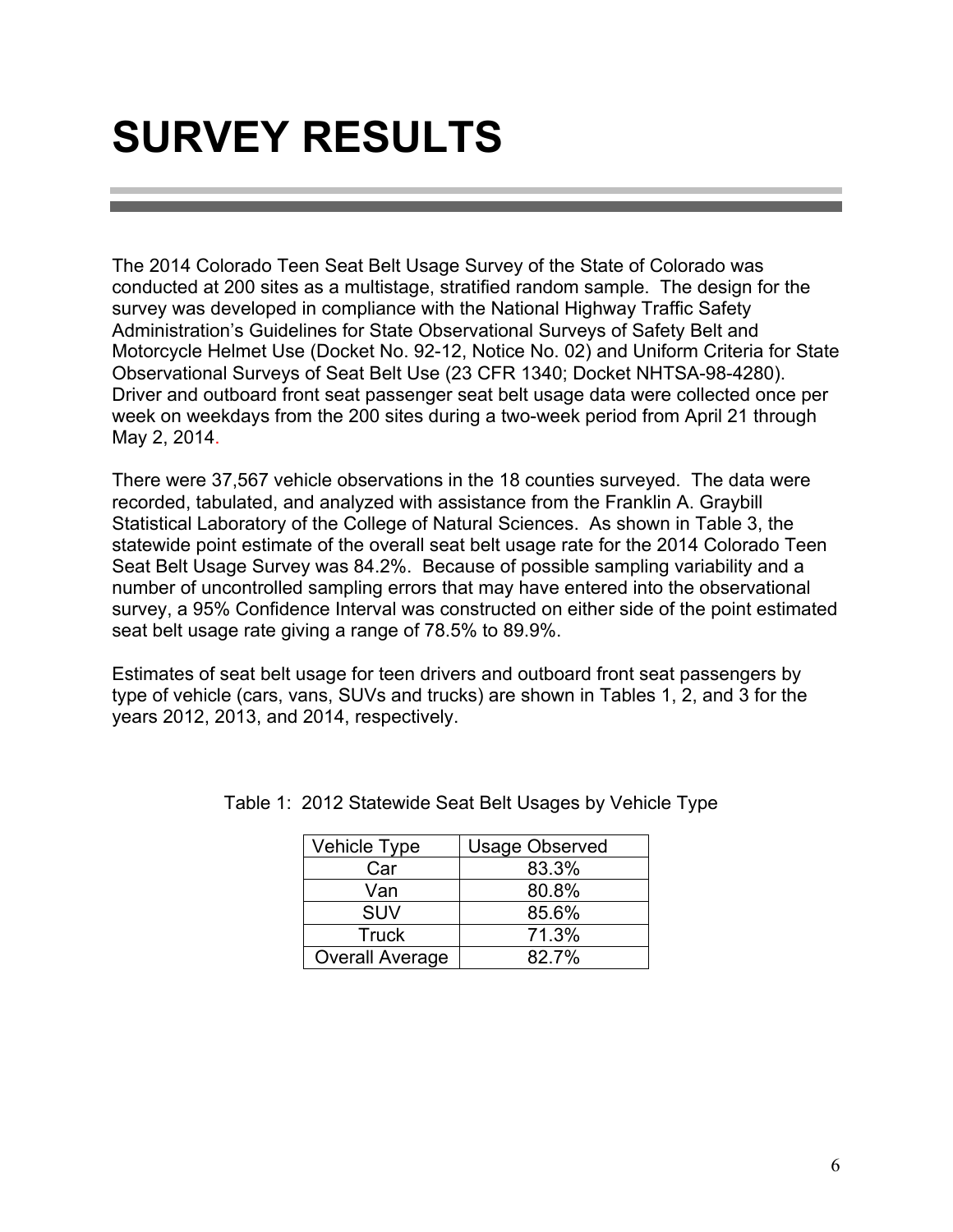| Vehicle Type           | <b>Usage Observed</b> |
|------------------------|-----------------------|
| Car                    | 84.7%                 |
| Van                    | 84.0%                 |
| <b>SUV</b>             | 86.8%                 |
| <b>Truck</b>           | 76.6%                 |
| <b>Overall Average</b> | 84.8%                 |

| Table 2: 2013 Statewide Seat Belt Usages by Vehicle Type |  |  |  |  |  |  |  |  |  |
|----------------------------------------------------------|--|--|--|--|--|--|--|--|--|
|----------------------------------------------------------|--|--|--|--|--|--|--|--|--|

|  |  | Table 3: 2014 Statewide Seat Belt Usages by Vehicle Type |  |
|--|--|----------------------------------------------------------|--|
|  |  |                                                          |  |

| <b>Vehicle Type</b>    | <b>Usage Observed</b> |
|------------------------|-----------------------|
| Car                    | 83.7%                 |
| Van                    | 85.3%                 |
| <b>SUV</b>             | 87.5%                 |
| <b>Truck</b>           | 74.7%                 |
| <b>Overall Average</b> | 84.2%                 |

Over the last three years, seat belt usage for teens in vans and SUVs has continued to improve. The usage rate for vans has moved from 80.8% in 2012 to 85.3% in 2014. The SUV rate has improved from 85.6% to 87.5% in the same time frame. Cars and trucks peaked in 2013 (84.7% and 76.6%, respectively); however, 2014 is higher than 2012 for both vehicle types.

Tables 4a, 4b, and 4c show a summary of the estimates of seat belt usage by county, region, weather, and vehicle type for the years 2012, 2013, and 2014. The columns in the tables labeled Std Error, CV, and Lower 95% and Upper 95% Confidence Intervals are statistical terms defining measures of risk. Standard Error (Std Error) is a measure of the sampling errors that are uncontrollable in a statistical experiment. It is preferred that these sampling errors are below 0.05 or 5%. Coefficient of Variation (CV) is a dimensionless measure of variability, designed to allow comparisons of variation for samples with different means and variances. For example, the CV for counties is quite low and indicates a small variation within counties and regions. The Confidence Intervals (Lower and Upper 95%) give a range of results that are most likely to be observed in repeated trials of this statistical study.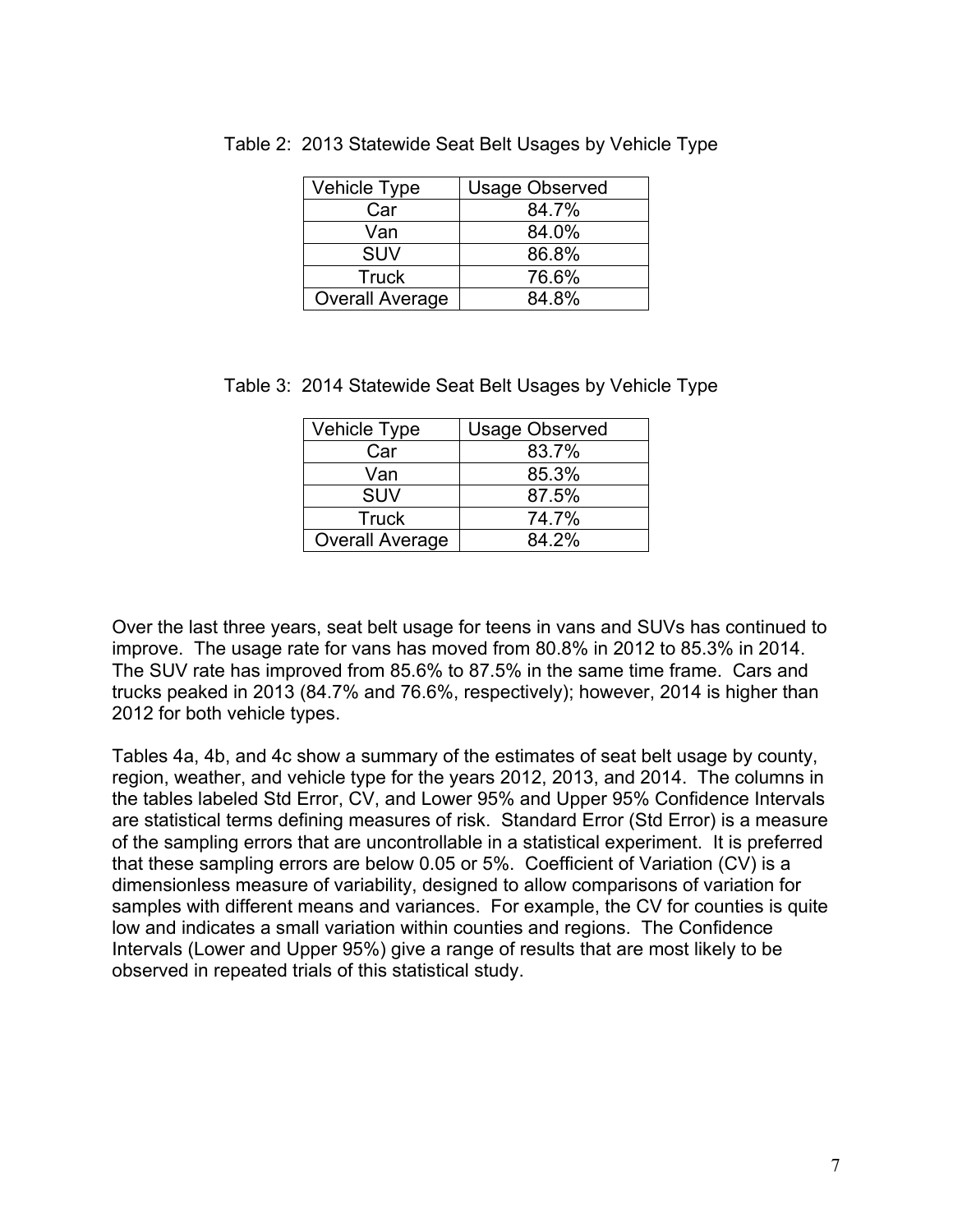|                    |                 |         |         | Confidence Interval |                         |
|--------------------|-----------------|---------|---------|---------------------|-------------------------|
|                    |                 |         |         | Lower               | Upper                   |
|                    | <b>Estimate</b> | Std     | CV%     | 95% Limit           | 95% Limit               |
|                    | %               | Error   |         |                     |                         |
| Vehicle            |                 |         |         |                     |                         |
| Overall            | 82.7            | 1.9     | 2.26    | 78.7                | 86.8                    |
| Usage              |                 |         |         |                     |                         |
|                    |                 |         |         |                     |                         |
| County             |                 |         |         |                     |                         |
| Adams              | 67.6            | 1.4     | 2.13    | 64.7                | 70.5                    |
| Arapahoe           | 81.4            | 2.2     | 2.67    | 77.0                | 85.7                    |
| <b>Boulder</b>     | 86.6            | 1.5     | 1.73    | 83.5                | 89.7                    |
| Denver             | 77.6            | 2.2     | 2.82    | 73.2                | 81.9                    |
| Douglas            | 88.6            | 0.8     | 0.91    | 86.9                | 90.3                    |
| El Paso            | 83.6            | 1.3     | 1.61    | 80.9                | 86.3                    |
| Garfield           | 80.8            | $\star$ | $\star$ | $\star$             | $\star$                 |
| Gunnison           | 69.5            | $\star$ | $\star$ | $\star$             | $\overline{\mathbf{r}}$ |
| Jefferson          | 81.4            | 1.2     | 1.47    | 79.0                | 83.8                    |
| LaPlata            | 80.0            | 2.8     | 3.48    | 72.8                | 87.1                    |
| Larimer            | 90.7            | 1.0     | 1.11    | 88.6                | 92.8                    |
| Logan              | 78.8            | $\star$ | $\star$ | $\star$             | $\star$                 |
| Mesa               | 85.9            | 3.3     | 3.88    | 78.0                | 93.8                    |
| Montrose           | 81.3            | $\star$ | $\star$ | $\star$             | $\star$                 |
| Morgan             | 79.7            | $\star$ | $\star$ | $\star$             | $\star$                 |
| Pueblo             | 61.7            | 1.9     | 3.09    | 57.6                | 65.8                    |
| Routt              | 83.3            | $\star$ | $\star$ | $\star$             | $\star$                 |
| Weld               | 87.4            | 0.9     | 1.01    | 85.6                | 89.3                    |
| Region             |                 |         |         |                     |                         |
| Eastern            | 84.4            | 2.9     | 3.42    | 72.0                | 96.9                    |
| <b>Front Range</b> | 82.9            | 2.1     | 2.47    | 77.9                | 87.9                    |
| Western            | 80.0            | 1.9     | 2.41    | 74.6                | 85.4                    |
| Weather            |                 |         |         |                     |                         |
| Clear              | 82.9            | 1.8     | 2.12    | 79.1                | 86.8                    |
| Not Clear          | 65.2            | $\star$ | $\star$ | $\star$             | $\star$                 |
| Vehicle Type       |                 |         |         |                     |                         |
| Car                | 83.3            | 3.0     | 3.64    | 76.7                | 89.9                    |
| Van                | 80.8            | 3.6     | 4.49    | 72.9                | 88.7                    |
| <b>SUV</b>         | 85.6            | 1.4     | 1.67    | 82.5                | 88.7                    |
| Truck              | 71.3            | 1.9     | 2.69    | 67.1                | 75.4                    |

### Table 4a: 2012 Summaries of Estimates of Seat Belt Usage

\*Note: In these counties, there were too few observations to make an estimate of Confidence Intervals.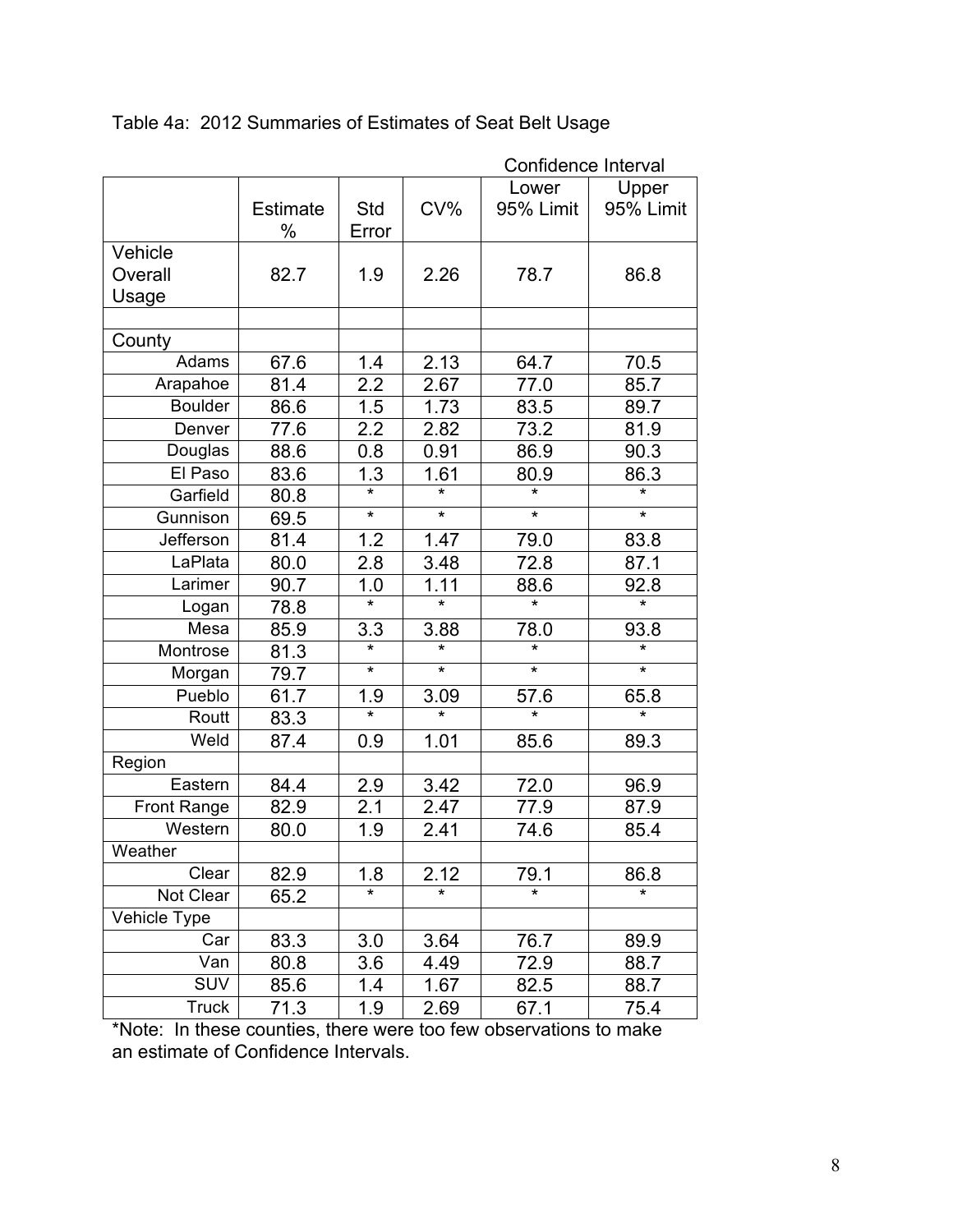|                    |                 |                   |                         | Confidence Interval |                   |
|--------------------|-----------------|-------------------|-------------------------|---------------------|-------------------|
|                    |                 |                   |                         | Lower               | Upper             |
|                    | <b>Estimate</b> | Std               | CV%                     | 95% Limit           | 95% Limit         |
|                    | %               | Error             |                         |                     |                   |
| Vehicle            |                 |                   |                         |                     |                   |
| Overall            | 84.8            | 2.7               | 3.13                    | 79.0                | 90.6              |
| Usage              |                 |                   |                         |                     |                   |
|                    |                 |                   |                         |                     |                   |
| County             |                 |                   |                         |                     |                   |
| Adams              | 67.3            | 2.7               | 3.98                    | 61.8                | 72.7              |
| Arapahoe           | 86.3            | 1.2               | 1.45                    | 83.8                | 88.8              |
| <b>Boulder</b>     | 85.1            | 1.3               | 1.55                    | 82.3                | 87.8              |
| Denver             | 75.2            | 2.9               | 3.89                    | 69.4                | 81.1              |
| Douglas            | 89.3            | 0.7               | 0.73                    | 87.9                | 90.7              |
| El Paso            | 85.7            | 1.7               | 1.97                    | 82.4                | 89.1              |
| Garfield           | 82.8            | $\star$           | $\star$                 | $\star$             | $\star$           |
| Gunnison           | 57.7            | $\star$           | $\overline{\ast}$       | $\overline{\ast}$   | $\star$           |
| Jefferson          | 80.9            | $1.0$             | 1.21                    | 78.9                | 82.8              |
| LaPlata            | 84.8            | $\star$           | $\star$                 | $\star$             | $\star$           |
| Larimer            | 95.8            | 0.5               | 0.48                    | 94.8                | 96.7              |
| Logan              | 74.6            | $\overline{\ast}$ | $\overline{\mathbf{r}}$ | $\overline{\ast}$   | $\overline{\ast}$ |
| Mesa               | 91.1            | 1.5               | 1.70                    | 87.4                | 94.7              |
| Montrose           | 69.9            | $\star$           | $\star$                 | $\star$             | $\star$           |
| Morgan             | 71.8            | $\star$           | $\star$                 | $\star$             | *                 |
| Pueblo             | 59.7            | 1.6               | 2.74                    | 56.2                | 63.2              |
| Routt              | 94.9            | $\star$           | $\star$                 | $\star$             | $\star$           |
| Weld               | 85.1            | 0.9               | 1.00                    | 83.4                | 86.9              |
| Region             |                 |                   |                         |                     |                   |
| Eastern            | 80.3            | 4.3               | 5.30                    | 62.0                | 98.6              |
| <b>Front Range</b> | 85.2            | 3.0               | 3.49                    | 77.9                | 92.5              |
| Western            | 82.3            | 5.4               | 6.62                    | 67.2                | 97.4              |
| Weather            |                 |                   |                         |                     |                   |
| Clear              | 84.6            | 2.7               | 3.23                    | 78.7                | 90.6              |
| Not Clear          | 85.2            | 2.9               | 3.37                    | 78.6                | 91.8              |
| Vehicle Type       |                 |                   |                         |                     |                   |
| Car                | 84.7            | 3.2               | 3.79                    | 77.7                | 91.7              |
| Van                | 84.0            | 3.4               | 3.99                    | 76.7                | 91.3              |
| SUV                | 86.8            | 2.0               | 2.35                    | 82.4                | 91.3              |
| Truck              | 76.6            | 5.2               | 6.76                    | 65.3                | 87.9              |

### Table 4b: 2013 Summaries of Estimates of Seat Belt Usage

\*Note: In these counties, there were too few observations to make an estimate of Confidence Intervals.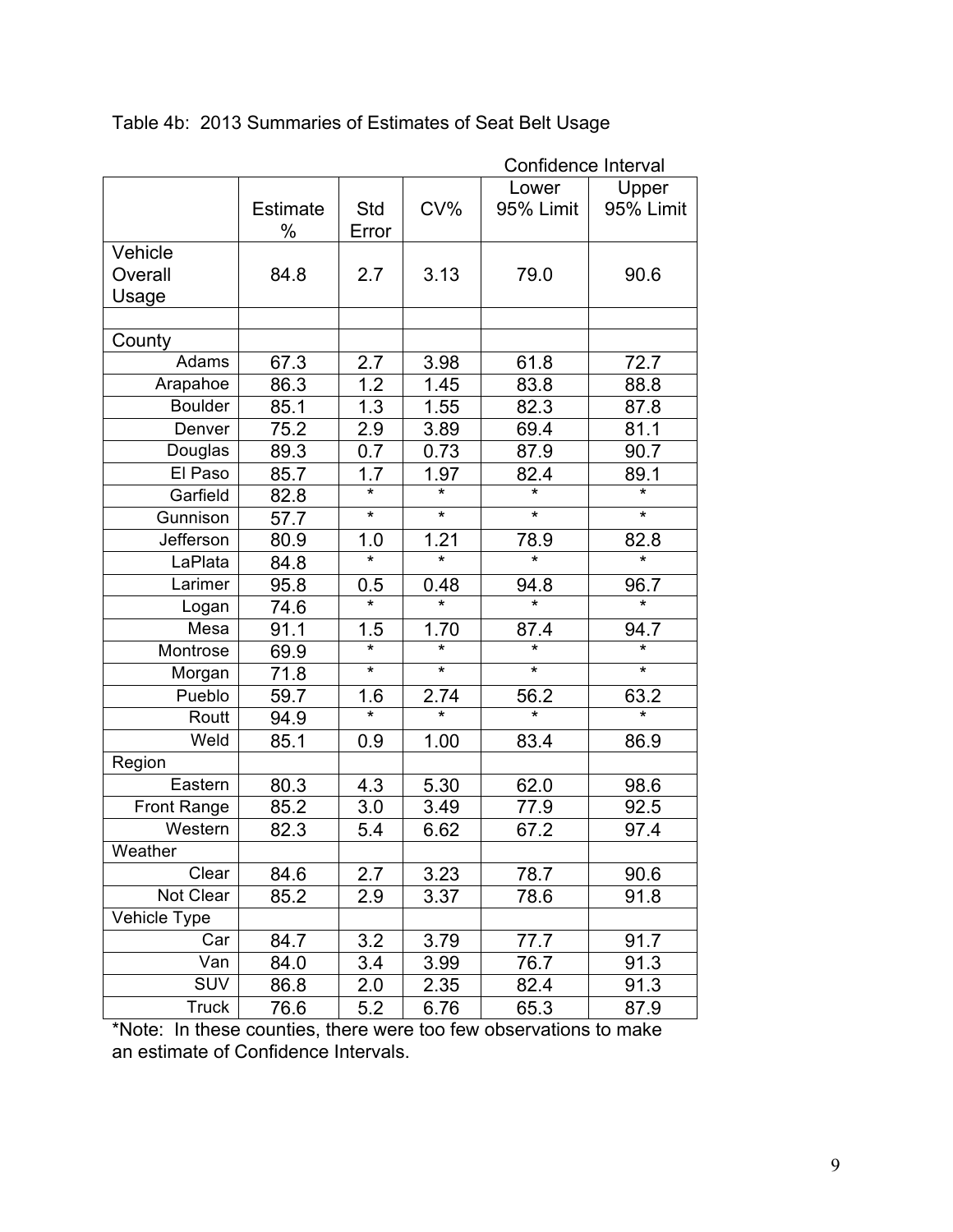|                    |                 |                   |                   | Confidence Interval |                         |
|--------------------|-----------------|-------------------|-------------------|---------------------|-------------------------|
|                    |                 |                   |                   | Lower               | Upper                   |
|                    | <b>Estimate</b> | Std               | CV%               | 95% Limit           | 95% Limit               |
|                    | %               | Error             |                   |                     |                         |
| Vehicle            |                 |                   |                   |                     |                         |
| Overall            | 84.2            | 2.6               | 3.10              | 78.5                | 89.9                    |
| Usage              |                 |                   |                   |                     |                         |
|                    |                 |                   |                   |                     |                         |
| County             |                 |                   |                   |                     |                         |
| Adams              | 70.4            | 1.6               | 2.29              | 67.1                | 73.7                    |
| Arapahoe           | 84.5            | 1.4               | 1.69              | 81.6                | 87.3                    |
| <b>Boulder</b>     | 87.9            | $\overline{1.1}$  | 1.28              | 85.6                | 90.2                    |
| Denver             | 75.3            | 3.4               | 4.55              | 68.5                | 82.2                    |
| Douglas            | 90.6            | 0.7               | 0.79              | 89.1                | 92.1                    |
| El Paso            | 86.2            | 1.1               | 1.29              | 83.9                | 88.4                    |
| Garfield           | 86.8            | $\star$           | $\star$           | $\star$             | $\star$                 |
| Gunnison           | 48.4            | $\star$           | $\star$           | $\star$             | $\overline{\mathbf{r}}$ |
| <b>Jefferson</b>   | 79.7            | 0.8               | 1.03              | 78.1                | 81.4                    |
| LaPlata            | 87.5            | $\star$           |                   | $\star$             | $\star$                 |
| Larimer            | 94.6            | 0.6               | 0.63              | 93.3                | 95.8                    |
| Logan              | 76.9            | $\overline{\ast}$ | $\overline{\ast}$ | $\star$             | $\overline{\ast}$       |
| Mesa               | 93.0            | 1.9               | 2.07              | 88.5                | 97.6                    |
| Montrose           | 85.0            | $\star$           | $\star$           | $\star$             | $\star$                 |
| Morgan             | 90.0            | $\star$           | $\star$           | $\star$             | $\star$                 |
| Pueblo             | 60.6            | 2.4               | 4.03              | 55.4                | 65.8                    |
| Routt              | 90.6            | $\star$           | $\star$           | $\star$             | $\star$                 |
| Weld               | 84.2            | 0.5               | 0.60              | 83.2                | 85.3                    |
| Region             |                 |                   |                   |                     |                         |
| Eastern            | 82.6            | 2.8               | 3.41              | 70.5                | 94.7                    |
| <b>Front Range</b> | 84.2            | 2.8               | 3.34              | 77.3                | 91.0                    |
| Western            | 86.1            | 5.2               | 6.08              | 71.6                | 99.9                    |
| Weather            |                 |                   |                   |                     |                         |
| Clear              | 84.3            | 2.7               | 3.17              | 78.5                | 90.2                    |
| Not Clear          | 79.2            | $\star$           | $\star$           | ¥                   | $\star$                 |
| Vehicle Type       |                 |                   |                   |                     |                         |
| Car                | 83.7            | 3.4               | 4.06              | 76.3                | 91.2                    |
| Van                | 85.3            | 3.0               | 3.50              | 78.8                | 91.8                    |
| <b>SUV</b>         | 87.5            | $1.6\,$           | 1.80              | 84.1                | 91.0                    |
| <b>Truck</b>       | 74.7            | 4.4               | 5.89              | 65.1                | 84.3                    |

#### Table 4c: 2014 Summaries of Estimates of Seat Belt Usage

\*Note: In these counties, there were too few observations to make an estimate of Confidence Intervals.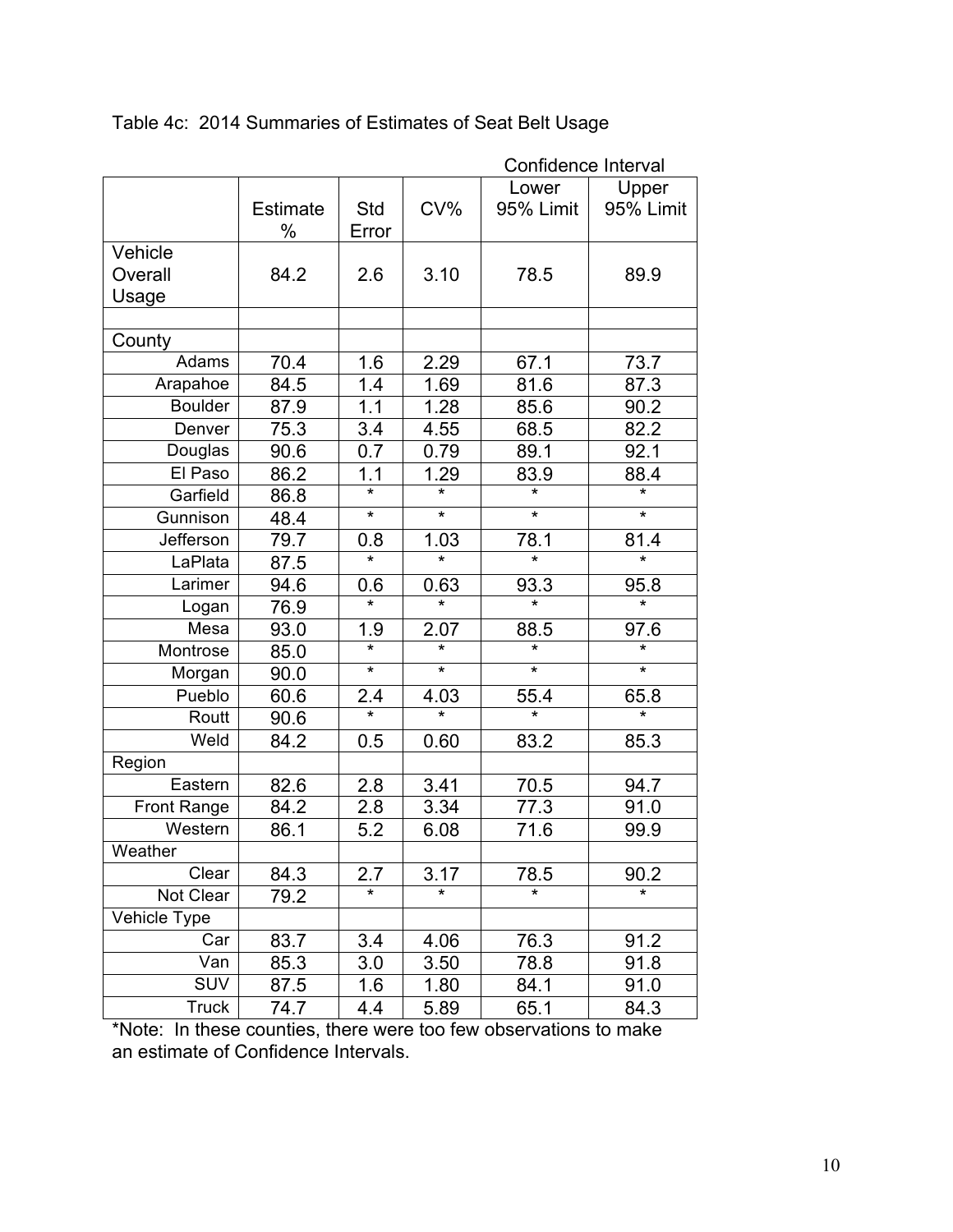The results for counties in 2014 are generally reflective of the two previous years. Larimer and Mesa Counties once again have the highest usage rates at 94.6% and 93.0%, respectively. Although Routt County also had a high usage rate (90.6%), there were too few observations to determine a standard error or confidence intervals. Just as in 2013, Gunnison County had the lowest observed usage rate (48.4%), but like Routt County there were too few observations to assign any statistical validity. As in previous years, Pueblo County (60.6%) and Adams County (70.4%) have two of the lowest rates while Montrose (85.0%) and Morgan (90.0%) improved to a level above the overall State usage rate. As in previous studies, the more rural counties such as Gunnison (48.4%) and Logan (76.9%) were among the lowest usage rates.

When comparing the three regions of the State, it is important to note the continuing improvement of the Western Slope as it now has the highest usage rate of any region for the last three years. Conversely, the Eastern Plains dropped to the lowest usage rate among the regions. The Front Range dropped from a high of 85.2% in 2013 to 84.2% in 2014.

#### **Analysis**

Using the statistical procedures discussed above, usage rates in Colorado for teen drivers and teen outboard front seat passengers were estimated along with estimates of the Standard Error and Coefficient of Variation. The overall estimate of State teen seat belt usage in Colorado from this survey is 84.2%. This estimate may vary because of sampling errors, since not all counties within the State were observed and other types of survey errors may also be possible. The standard error of 2.6 is well within the acceptable limits and is indicative of a sufficient sample upon which estimates can be made.

The survey sample size is large enough to also allow estimates of usage rates for various subgroups: regions, most of the surveyed counties, weather, and vehicle types. Estimates based upon the speed of vehicles were not included in this study as observations were conducted close to ingress and/or egress roads for parking lots of high schools, community colleges, and college and university dorms. Table 5.0 illustrates the differences in estimates of the 2013 and 2014 surveys.

| Vehicle Type    | <b>Observed Seat Belt</b><br>Usage |      |      | <b>Standard Error</b> |
|-----------------|------------------------------------|------|------|-----------------------|
|                 | 2013                               | 2014 | 2013 | 2014                  |
| Car             | 84.7                               | 83.7 | 3.2  | 3.4                   |
| Van             | 84.0                               | 85.3 | 3.4  | 3.0                   |
| SUV             | 86.8                               | 87.5 | 2.0  | 1.6                   |
| <b>Truck</b>    | 76.6                               | 74.7 | 5.2  | 4.4                   |
| Overall Average | 84.8                               | 84.2 | 2.7  | 2.6                   |

Table 5.0: Differences in Estimates of the 2013 and 2014 Surveys